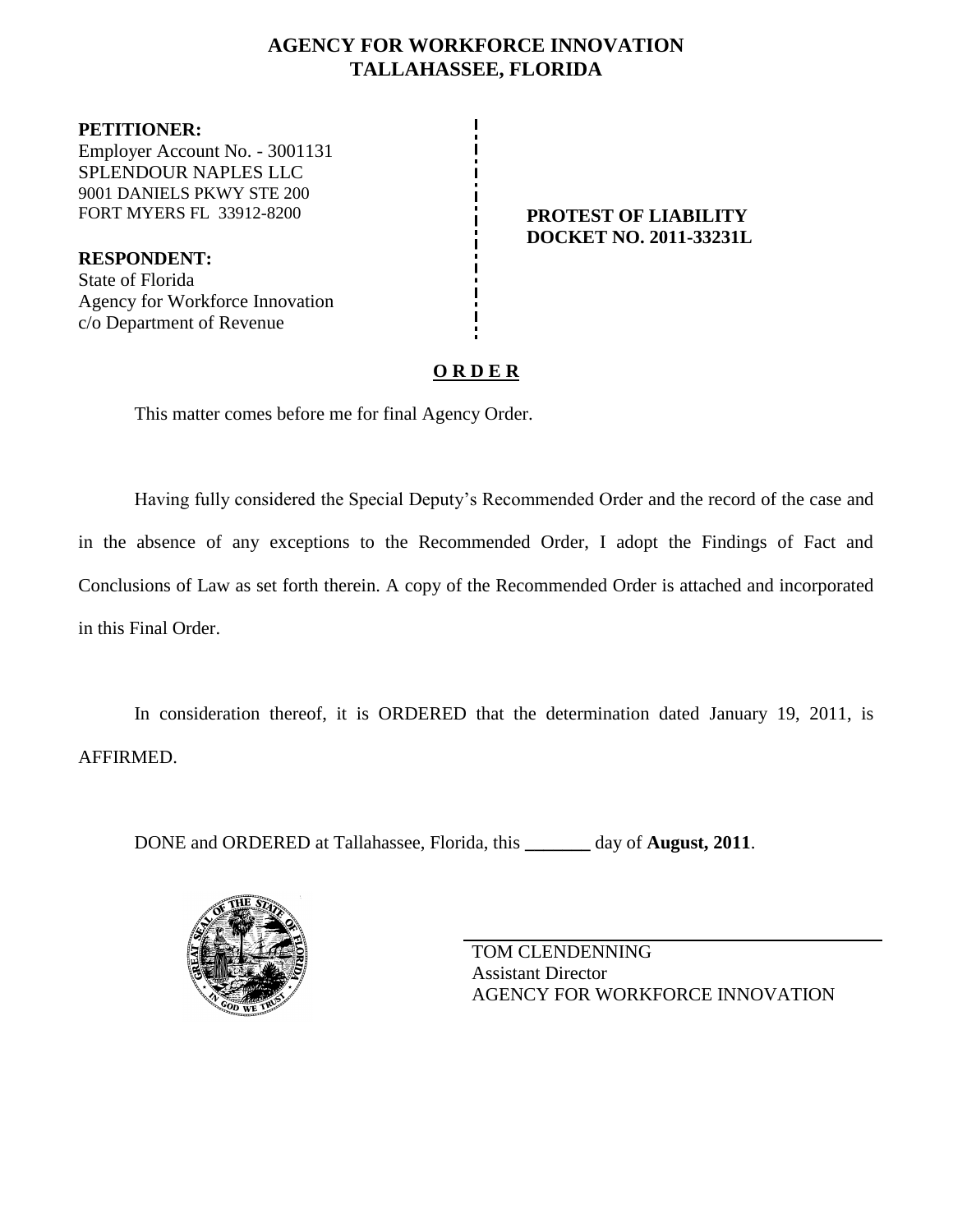## **AGENCY FOR WORKFORCE INNOVATION Unemployment Compensation Appeals**

MSC 345 CALDWELL BUILDING 107 EAST MADISON STREET TALLAHASSEE FL 32399-4143

#### **PETITIONER:**

Employer Account No. - 3001131 SPLENDOUR NAPLES LLC ATTN: JOHN REISMAN 9001 DANIELS PKWY STE 200 FORT MYERS FL 33912-8200

#### **PROTEST OF LIABILITY DOCKET NO. 2011-33231L**

**RESPONDENT:**

State of Florida Agency for Workforce Innovation c/o Department of Revenue

# **RECOMMENDED ORDER OF SPECIAL DEPUTY**

TO: Assistant Director Agency for Workforce Innovation

This matter comes before the undersigned Special Deputy pursuant to the Petitioner's protest of the Respondent's determination dated January 19, 2011.

After due notice to the parties, a telephone hearing was held on May 12, 2011. A human resources manager appeared and testified on behalf of the Petitioner. The Joined Party appeared and testified on his own behalf. A tax specialist appeared and testified on behalf of the Respondent.

The record of the case, including the recording of the hearing and any exhibits submitted in evidence, is herewith transmitted. Proposed Findings of Fact and Conclusions of Law were not received.

#### **Issue:**

Whether services performed for the Petitioner by the Joined Party and other individuals constitute insured employment pursuant to Sections 443.036(19), 443.036(21); 443.1216, Florida Statutes, and if so, the effective date of the liability.

### **Findings of Fact:**

- 1. The Petitioner is a limited liability company created to cover liability for running a yacht.
- 2. The Petitioner's yacht is registered in the State of Florida.
- 3. The Petitioner's yacht is based in the State of Florida.
- 4. The Petitioner's address is in the State of Florida.